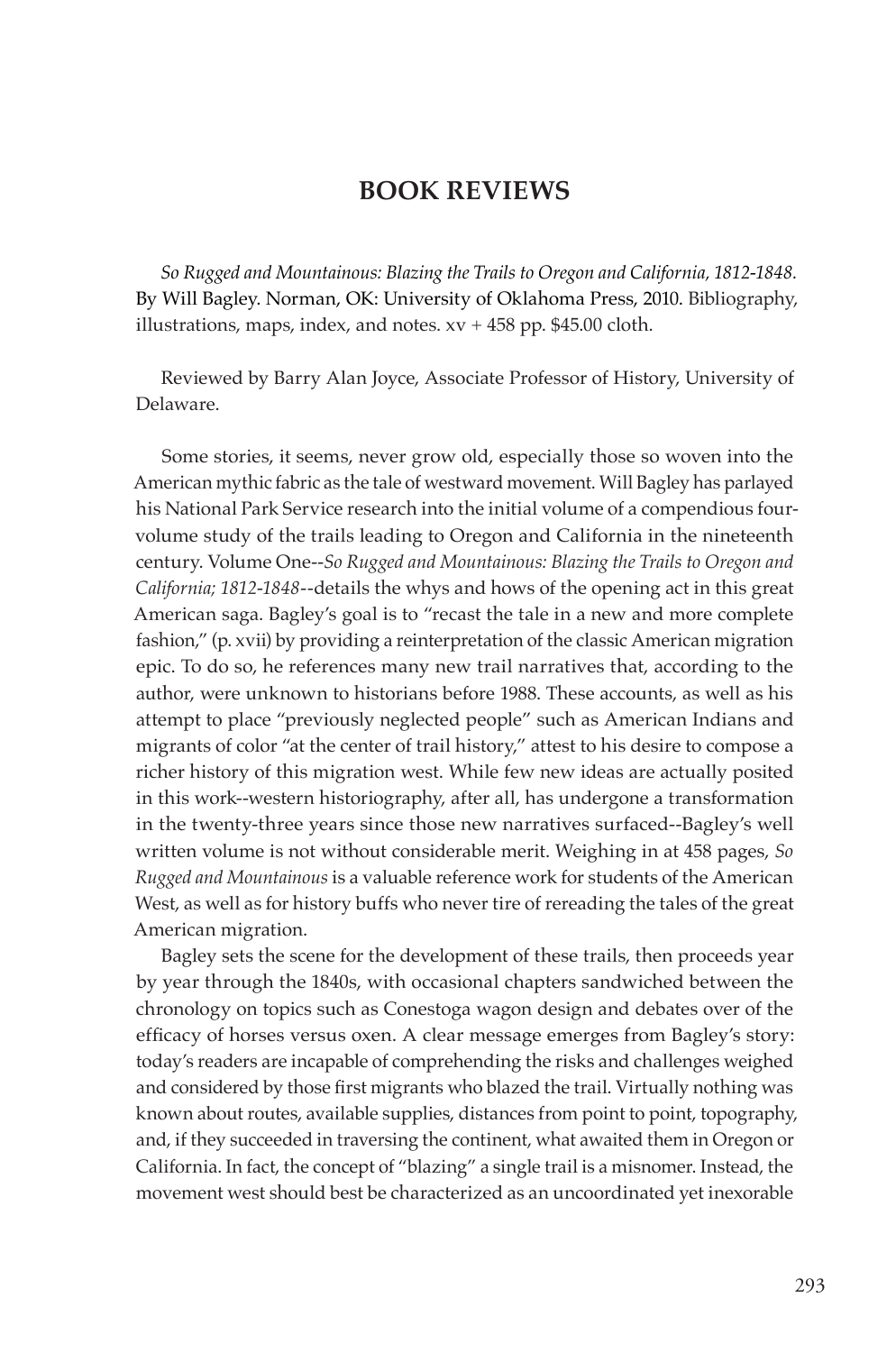surge toward the West Coast, marked by countless proposed cutoffs, shortcuts, and other sub-trails. It amounted to a trial and error process that often led to tragic consequences. "Yet Americans had the will," Bagley reminds us, "and where there were willing Americans, there was a way" (p. 80). The articulation of these trails into the main roads that emerged in the late 1840s should be looked upon as an achievement at least as impressive as the construction of the transcontinental railroad twenty years later, when tracks were laid over pathways already trod by adventurous Americans of the prior generation.

Bagley skillfully uses the stories of three characters in the second half of the book to emphasize these points. Two--John Frémont and Narcissa Whitman are familiar names in the migration tale. A third historical figure, Lansford Hastings, is more obscure. His important story reminds us that not all pioneers were noble and intrepid, and that "a sizable contingent of ne'er-do-wells and outright scoundrels" (p. 126) left their marks on the trail.

*So Rugged and Mountainous* marks an attempt to refocus the historian's gaze upon the epic journey westward. While the book succeeds in providing an incrementally more complete image by introducing new vignettes to the grand tale, the greater story remains essentially unchanged. Perhaps a true transformation of our understanding of the westward movement in the nineteenth century is now in the hands of those disciplines and perspectives (for instance, geography, economics, the "hard" sciences, and comparative studies) less wedded to both our historical and mythic national narrative.

*Bandido: The Life and Times of Tiburcio V*á*squez*. By John Boessenecker. Norman, OK: University of Oklahoma Press, 2010. Bibliography, illustrations, index, and notes. xix + 471 pp. \$34.95 cloth.

Reviewed by Clare V. McKanna Jr., Lecturer, Department of History, San Diego State University.

California historians have longed for a biography that would examine the life of the legendary Tiburcio Vásquez and, more importantly, dispel the myths about nineteenth-century banditry. In the past historians had to rely upon the biographies of George A. Beers and Eugene Sawyer and other secondary sources that tended to glamorize the life of Vásquez and other Hispanic bandits. Now John Boessenecker has provided what should prove to be the definitive biography on this famous and often misunderstood Californio bandit. The author has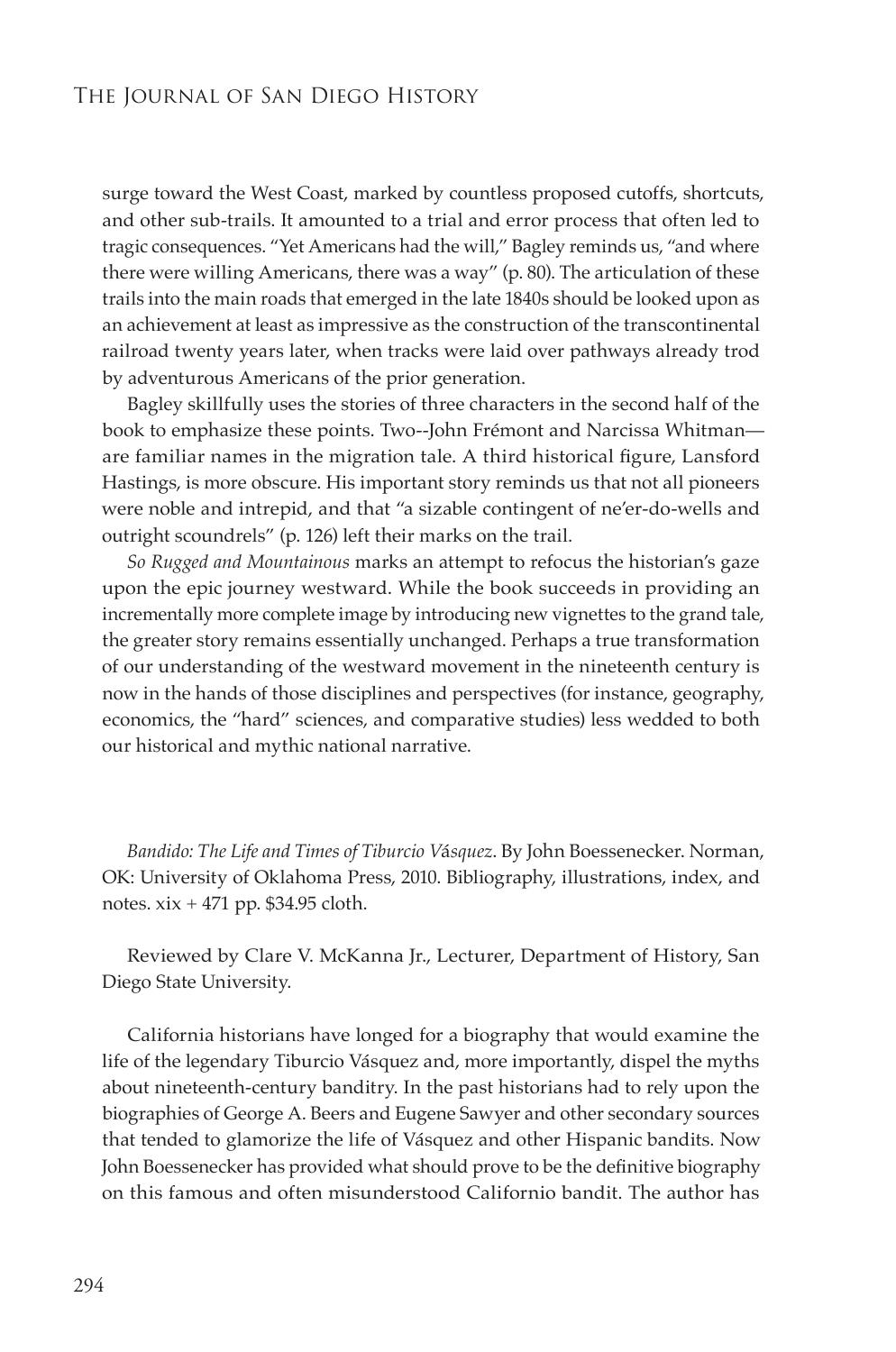dissected the myths and legends that have prevented us from really knowing what Vásquez was like and why he has become a social hero to some modern-day Hispanics. Boessenecker has collected and examined an impressive collection of court documents, prison records, newspapers, and secondary sources to write this remarkable chronicle.

Tiburcio, one of ten children, was born in Monterey in 1835. He learned the skills of riding, roping, and shooting, all the characteristics of a *vaquero*, and lived during a chaotic period of history when some Hispanics turned to banditry as a way to resist or attack the new Anglo-dominated social regime. Historian Leonard Pitt coined the phrase "decline of the Californios*"* to identify what happened during the second half of the nineteenth century. It was an era when Anglos, who did not respect the rights of the founders of California, gained control of the government and the court system. Vásquez apparently became obsessed with women and this may have been the beginning of his troubles. While attending fandangos in the early 1850s he became involved in fights with Americans who came to dance. Thereafter, he began to associate with a tough crowd of young Californios like Anastacio García and Mariano Hernández. In February 1857, Vásquez and two comrades stole cattle from a ranch in Los Angeles County. He was arrested, tried, convicted, and sentenced to serve time at San Quentin. During this era San Quentin housed a substantial number of Hispanics including first offenders and hardened criminals. In June 1859, Vásquez escaped from prison but was soon captured. He was an unlucky bandit who would spend over ten years of his life in prison. Eventually, after serving three terms in prison, he was released in 1870.

For the rest of his bandit career Vásquez became involved in a series of robberies including thefts from stores in isolated towns. His *modus operandi* included tying up the victims, taking their money and jewelry, and casually consuming oysters, cheese, crackers, and wine before leaving. His techniques created the image of a "good natured" bandit who was not especially violent; however, the 1873 Snyder's Store robbery in Tres Piños destroyed that myth. In this particular robbery his men rounded up the people, tied them up, and began robbing them. Although accounts differ as to what happened next, there is no doubt that the theft turned into a bloody encounter that left three people dead. From that point Vásquez ceased to be the "gentleman bandit" and turned into a hunted killer who had to be captured. In 1875, Harry Morse, sheriff of Alameda County, tracked Vásquez into Los Angeles County; however, it was William R. Rowland, the local sheriff, who captured the famous bandit. While incarcerated in a jail in San José numerous reporters and writers interviewed Vásquez and their stories helped to create the myth that he was forced into a life of crime. Despite his claims that he had killed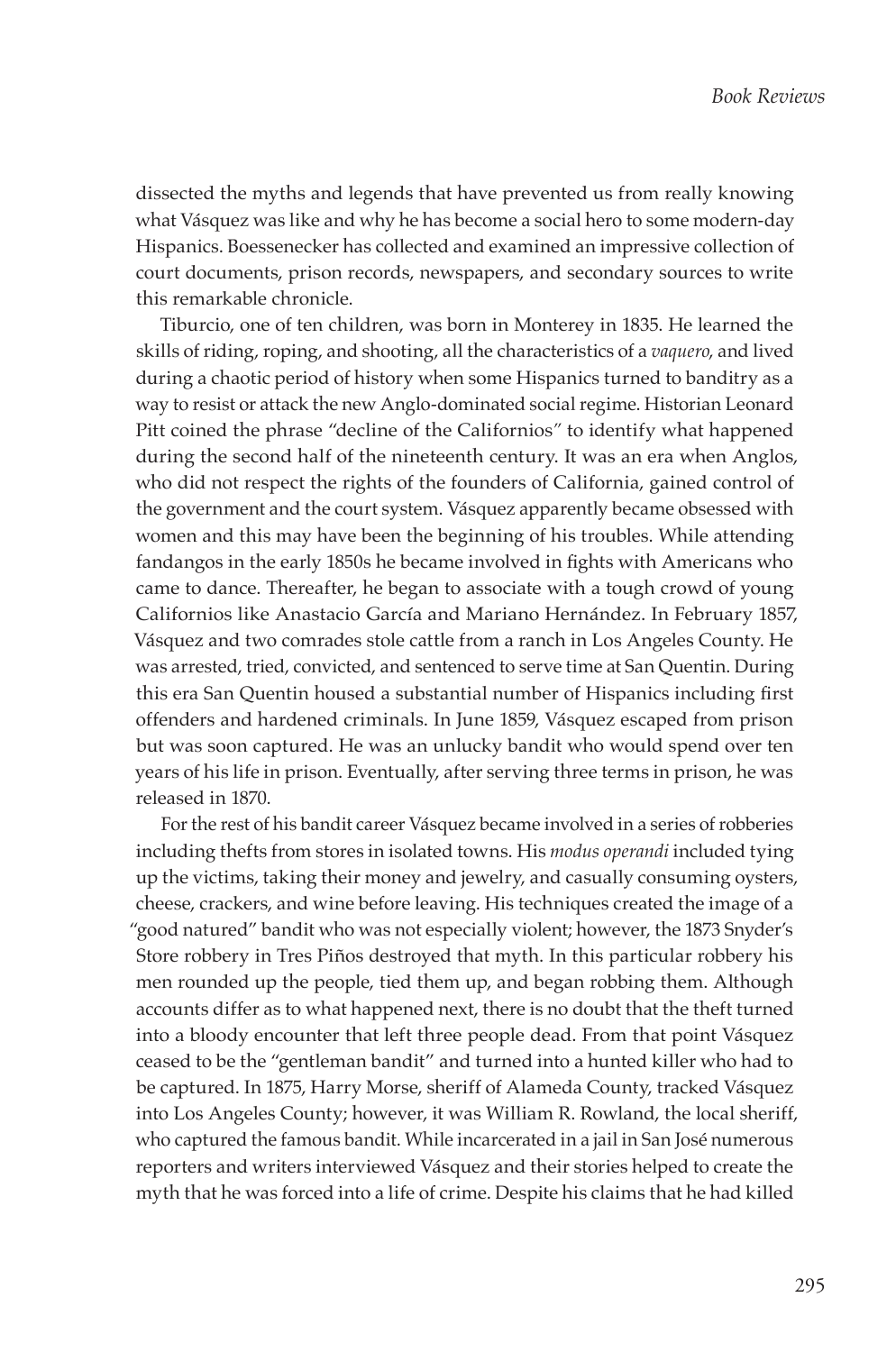no one, Vásquez was quickly tried, convicted, sentenced to death for murder, and hanged.

In his epilogue Boessenecker notes that "numerous scholars have identified Tiburcio Vásquez as a social bandit" (p. 372). The author's critique of social banditry explains why this Californio does not fit Eric J. Hobsbawm's vague concept. Vásquez may have been charming and a lady's man but he could hardly be labeled a Hispanic "Robin Hood." The author notes that "Hobsbawm's view is naively romantic. He fails to recognize that the outlaw hero is…a creature of folklore, not history" (p. 374). Despite his self-serving stories that highlighted his abuse at the hands of Anglos, there is no credible evidence that the local Hispanic population supported Vásquez. In fact some Californio ranchers must have been angry when he robbed them and stole their cattle. One would have to conclude that Vásquez did not fit Hobsbawm's criteria for social banditry. Perhaps Boessenecker's quote from John Steinbeck says it best: "Everybody thinks Vásquez was a kind of hero, when in reality he was just a thief." Boessenecker has provided us with an excellent biography that will be welcomed by western historians. It is highly recommended.

*Reflections on the University of California: From the Free Speech Movement to the Global University.* By Neil J. Smelser. Berkeley, CA: University of California Press, 2010. Bibliography, index, and notes. 380 pp. \$50.00 cloth. \$19.80 eBook.

Reviewed by Sandra Cook, Assistant Vice President for Academic Affairs, Enrollment Services, San Diego State University.

Neil Smelser's *Reflections on the University of California* is a personal and documentary history of his long and distinguished relationship with the University of California, Berkeley. He served as distinguished professor of sociology and in other academic roles (chair, Academic Senate, and committees). However, the opportunities that allowed him "to touch many parts of that special elephant" (p. 1) began in 1965 when he was appointed special assistant in the Chancellor's Office during the Free Speech Movement, and continued with his involvement in myriad task forces, committees, commissions, and special assignments until his retirement. This book reflects on the university's journey through three decades of change and challenge by combining a retrospective on the Free Speech Movement with documents and reports that Smelser authored while serving in these various capacities.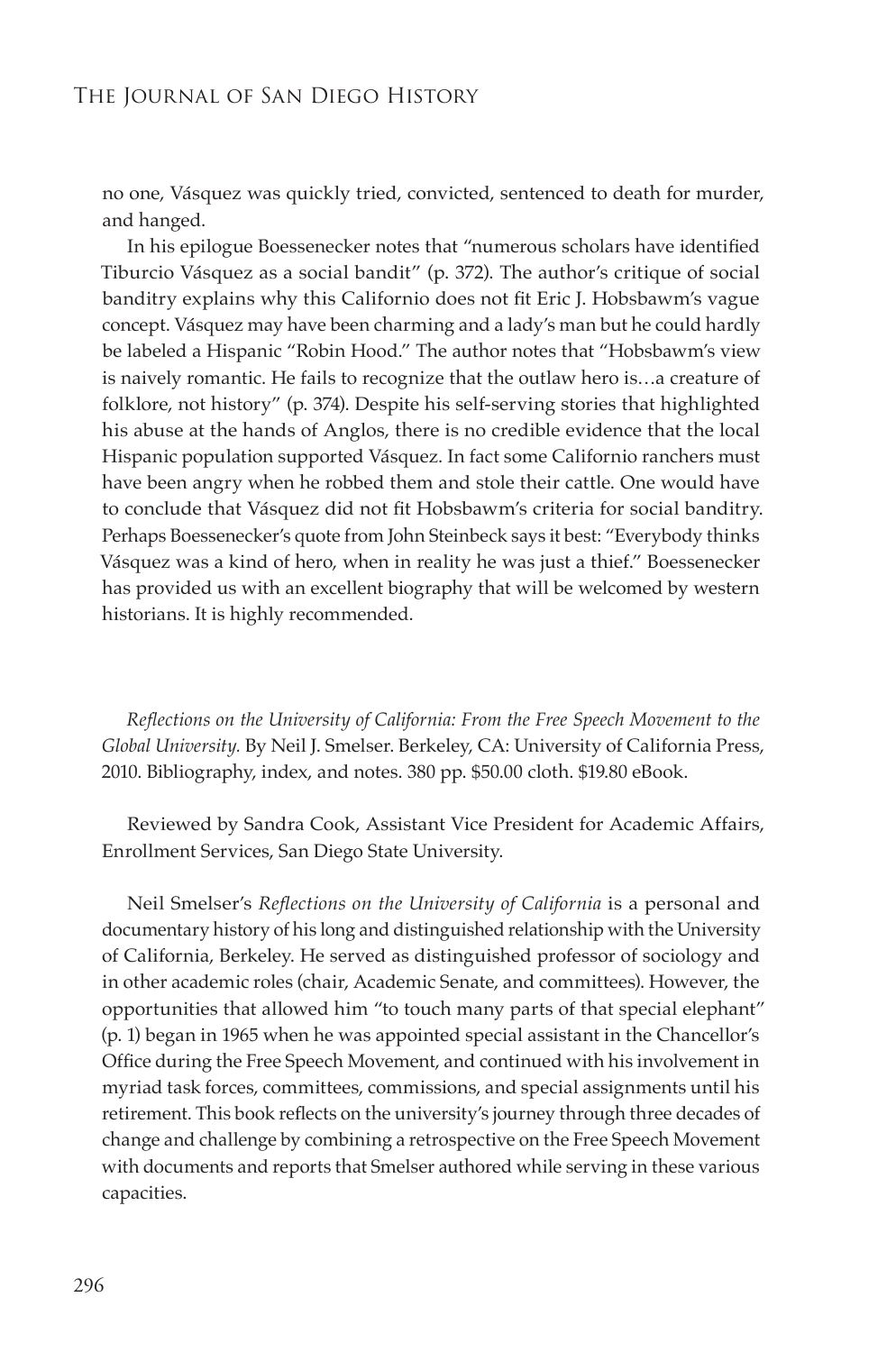Smelser refers to his tenure in the President's Office during the Free Speech Movement, the Obscenity Crisis, and Vietnam Day Events as "the most educational and exciting of my life" (p. 55). These were times of unprecedented student political conflict throughout higher education. Applying his sociological research to practice, Smelser advised the administration on how to cope with political conflict proactively. In 1973, at the request of the Carnegie Commission on Higher Education, Smelser wrote an essay about "Berkeley in Crisis and Change" that looked back on the events that preceded and precipitated the conflicts.

In two of his previously published essays on diversity and affirmative action, Smelser addressed the dichotomy of the research universities' tradition of meritocracy and the push for diversity for its own sake, acknowledging the politics and complexity of the issues. Smelser discussed the "Problematics of Affirmative Action" from the historical, political, and cultural context and pointed to the ambiguity of implementing such programs. Smelser, never shy about addressing politically sensitive subjects with a brutally straightforward analysis, suggested that the main problem is not implementing affirmative action, but rather addressing the racial, ethnic, and gender struggles themselves.

California's multisegment system of higher education, the result of the 1960 Master Plan, has tried to strike a balance between excellence and access. Smelser reflects on what he considers to be future challenges to this model in light of increasing costs and student enrollment and decreased funding. Hired to be an advisor on long-term planning in the Office of the President in 1993, Smelser felt compelled at the end of that experience to write a memorandum on "Governing the University of California" that he sent to the president. In this document, published a decade later, Smelser shared his wisdom and experience regarding the essentiality of keeping the traditional values of the university at the core of all decisions.

Smelser's ability to marry "analysis and action" is highlighted in the final section of the book. He chaired a commission to review the failing School of Education, led a Task Force on Lower Division Education, and chaired the Chancellor's Blue Ribbon Commission on Intercollegiate Athletics. Throughout each assignment, Smelser kept the core values of the university central to the outcomes.

Smelser's "commitment to and affection for" the University of California resulted from his multifaceted involvement and the freedom and trust bestowed upon him by the university throughout his involvement. Through this collection of documents, the reader is offered a glimpse into the Free Speech Movement from a new vantage point, the complexity of the political issues faced throughout the last several decades, and a peek into the future (the "looming problems" of which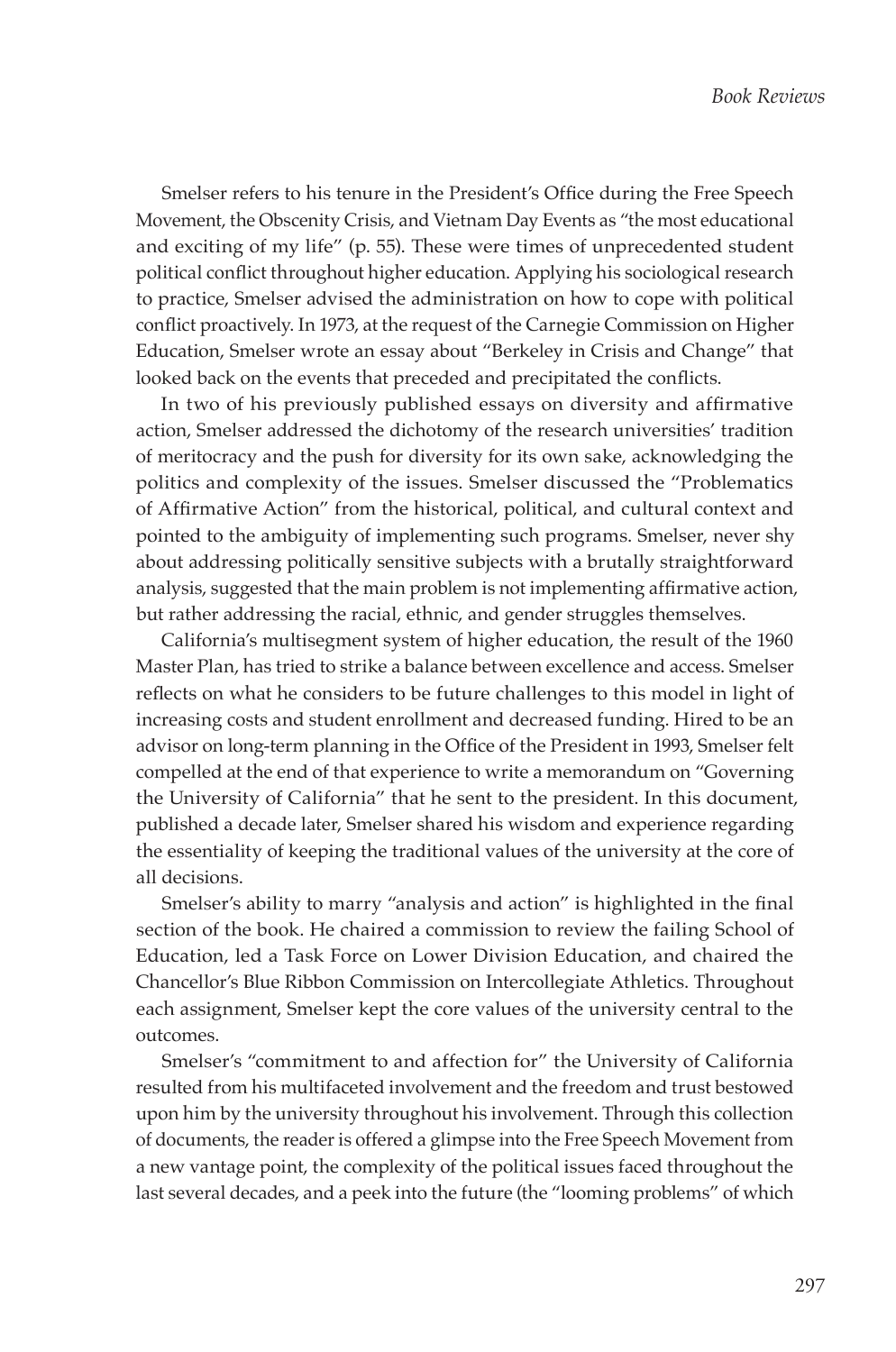appear uncomfortably contemporary). The complex and symbiotic relationship of this man and this institution is at the very heart of *Reflections on the University of California*.

Unless one is a scholar or student of higher education (or somehow involved with its inner workings) the academic culture and politics contained in the book will be baffling. Additionally, Smelser's erudite writing requires a careful consideration of virtually every word to absorb completely the depth and scope of his thinking. That being said, this book is a significant contribution to the history and sociology of higher education because it reminds us that the more things change, the more they stay the same.

*Infinite City: A San Francisco Atlas*. By Rebecca Solnit. Berkeley, CA: University of California Press, 2010. vii + 157 pp. \$49.95 cloth. \$24.95 paper.

Reviewed by William Issel, Professor of History Emeritus, San Francisco State University.

Writer Rebecca Solnit and twenty-nine artists and photographers, novelists and poets, cartographers and geographers teamed up to produce this rendering of the "imaginative possibility" they discovered in their individual and collective readings of the city of San Francisco at the end of the first decade of the twentyfirst century. *Infinite City* is not the first work to approach a city as a text, but it is certainly one of most successful and generous of such endeavors, beginning with Solnit's acknowledgment of the project's indebtedness to the magical realism genre. Two giants of that post-realist perspective, Jorge Luis Borges and Italo Calvino, appear in the introduction, which also contains an admission of the book's "arbitrariness" and a genuflection to Borges's "infinite libraries" concept and Calvino's notion that every actual city contains an infinite number of imaginative "magical and strange cities." These concepts provided the inspiration for the book, as well as its title, as Solnit explains: "Maps are always invitations in ways that texts and pictures are not; you can enter a map, alter it, add to it, plan with it. A map is a ticket to actual territory, while a novel is only a ticket to emotion and imagination. *Infinite City* is meant to be such an invitation to go beyond what is mapped within it" (p. 8).

Twenty-two maps, each of which occupies two adjoining pages in the seven-bytwelve-inch atlas, beckon readers to use their imaginations while contemplating the "compendium of perspectives" that make up the book. In 1978 British historian James Burke, in the celebrated television series *Connections*, startled a trans-Atlantic audience into an illuminating new way of understanding the history of invention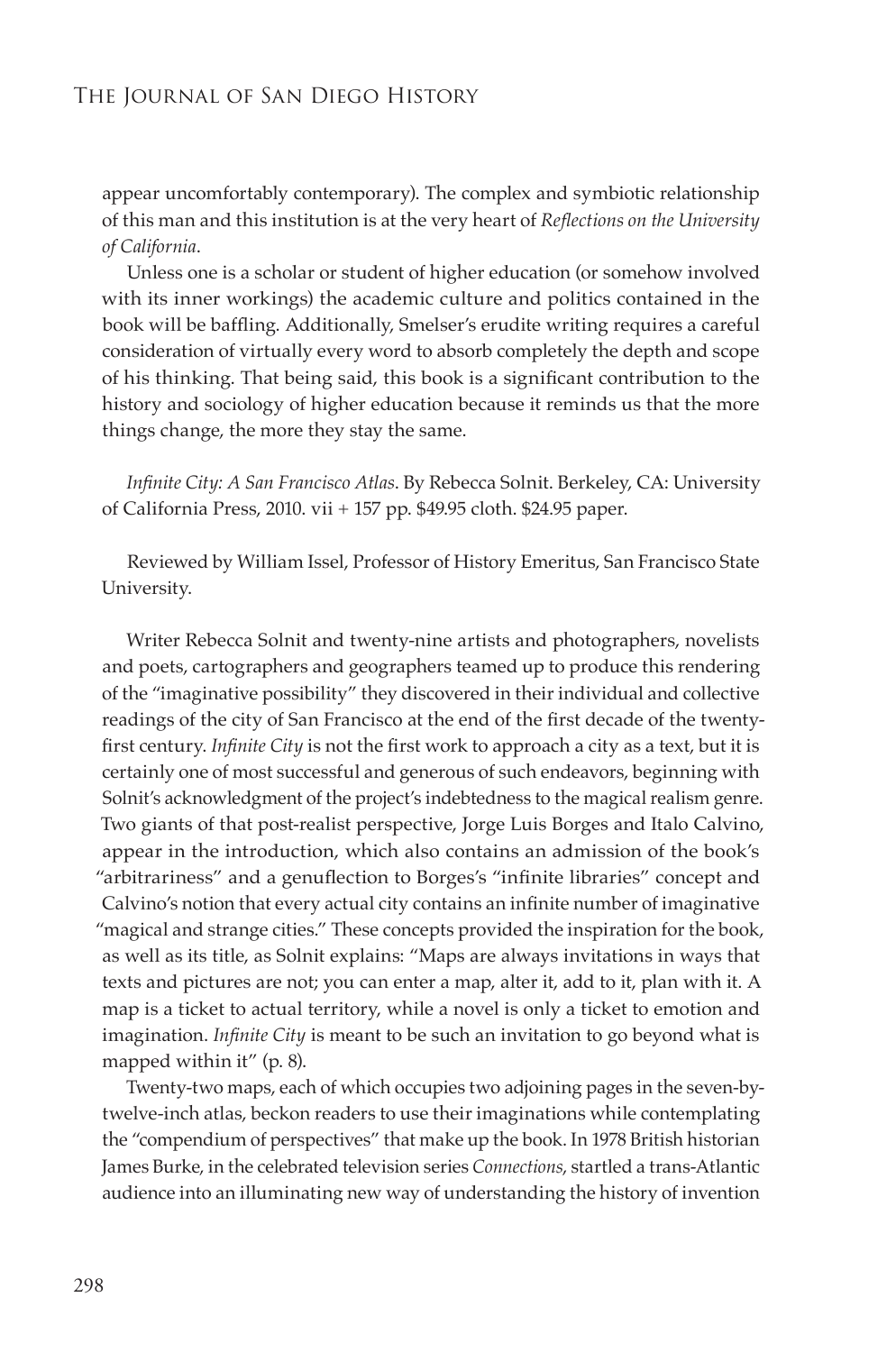and technology. Now Solnit and her team introduce a kaleidoscope of thoughtprovoking vignettes about "the un-American place where America invents itself" (p. vii) by way of the connections visible within the exquisitely detailed maps themselves, and the connections suggested by reading the maps along with the accompanying essays. Map 2, for instance, gives us "Green Women: Open Spaces and Their Champions" and an essay on "Great Women and Green Spaces." Map 7, "Poison/Palate: The Bay Area in Your Body," is paired with an essay on "What Doesn't Kill You Makes You Gourmet." Map 18 is "The World in a Cup: Coffee Economies and Ecologies," which appears with an essay on "How to Get to Ethiopia from Ocean Beach."

The essays and the maps contain material both demonstrably real and cleverly conjectural, and all of them are grounded in stories plucked by the authors from their personal experience, literary and artistic invention, and studious research. *Infinite City* is a spirited *tour de force* assembled with obvious enthusiasm and affection that documents the historical and contemporary range of personal identities, social diversities, cultural possibilities, and political complexities that are possible to imagine existing within the forty-nine-square-mile place known to current residents of the San Francisco Bay Area as simply "The City."

*Listening to Latina/o Youth: Television Consumption within Families*. By Kristin C. Moran. New York: Peter Lang Publishing, 2011. Appendix, notes, reference, and index. x + 215 pp. \$33.95 paper.

Reviewed by David González-Hernández, Ph.D. Student, Department of Communication, University of California, San Diego.

Kristin C. Moran's *Listening to Latina/o Youth: Television Consumption Within Families* is a synthesis of scholarly research on media and culture, Latino youth market and consumption reports, and insightful examinations on what it means to be represented as a Latina/o in relation to English-language mainstream media. Moran analyzes such diverse themes as Latino audience studies, the development of Spanish-language television, the methodology of subject interviews, the *telenovelas* phenomena, and the risks associated with Latina/o media representations in the United States. Two principal aims of the book, the author writes, are to discuss "the ways in which the mainstream media industry have responded to the growing numbers of Latina/os living in the United States" and to think "more broadly about representation" (p. ix).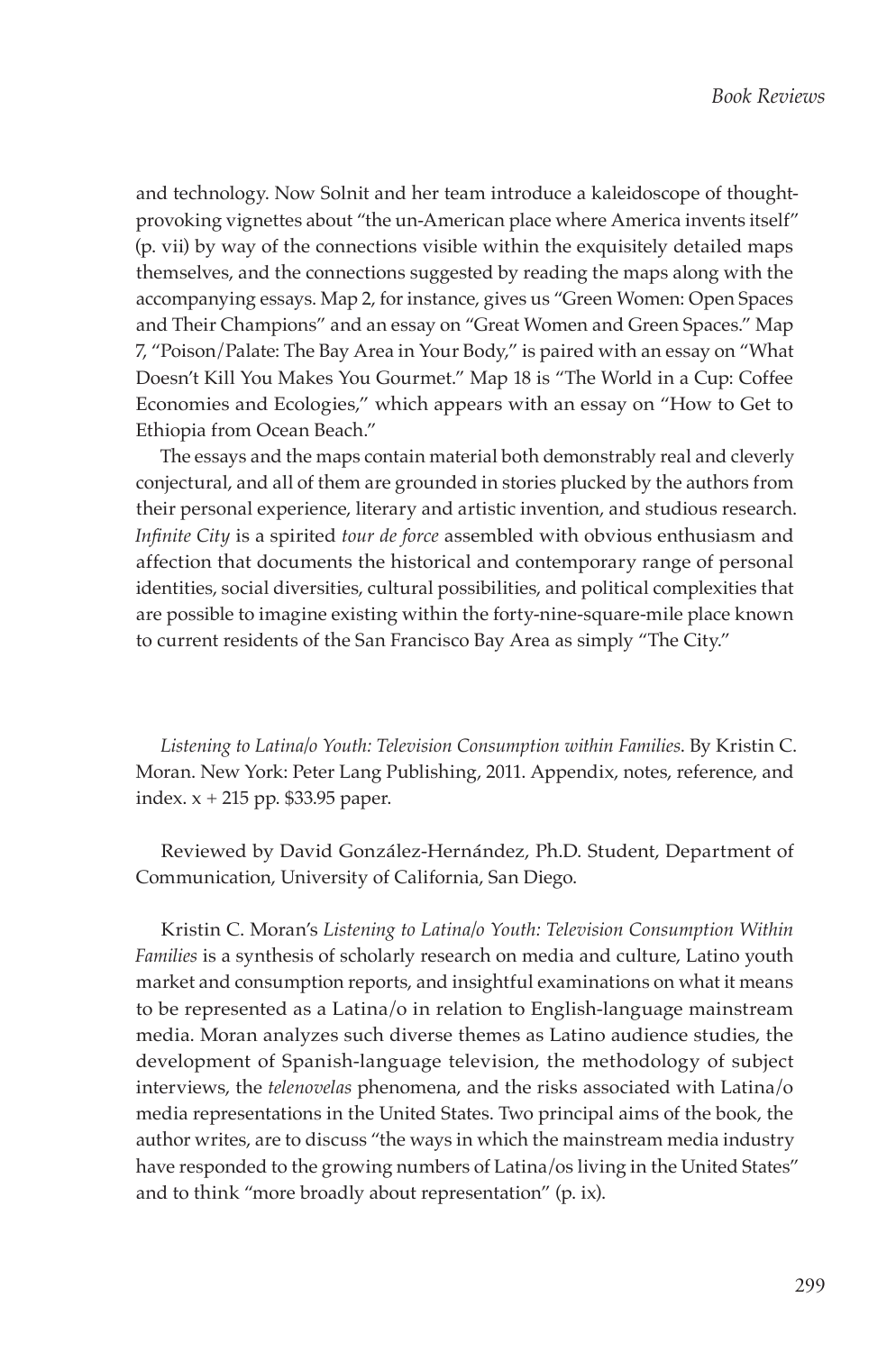Moran, a communications professor at the University of San Diego, is an experienced investigator of media texts created for Latino audiences as well as the reception process of these audiences in southern California. This experience, it would seem, has prepared Professor Moran to critique the tendency of mainstream media to reify and contain a Latina/o identity that is then sold back to youth in ways that limit their agency. Understanding these processes, Moran suggests, provides an opportunity "to change the way Latina/o youth are conceptualized, and listening to them is the first step" (p. 33). While this book certainly does advance that argument, I think its greatest strength is in the diverse voices and personal insights that it brings together and cultivates in its readers a deeper, broader understanding of the interrelationship between media and the Latino/a experience.

Though each of the six chapters stands by itself, the book is one that must be read from beginning to end for the reader to fully understand the conclusions. The first two chapters provide a foundation for understanding the current media environment. An important contribution is Moran's historical investigation of the development of Spanish-Language television with a national, local, and international/border scope. Here the author underscores the powerful Spanishlanguage media and their ability to compel English-language media to take notice of the Latino audience and push the creation of bicultural programming. This portion of the book develops a theme that is reinforced throughout the volume: Latinos' relationship with media is intertwined with market forces.

Chapters 3–5 report the primary findings. This section of the book is intended to pay critical attention to how Latino audiences actively negotiate with media. A central rationale for this investigation, the author explains, is that "there is no one way to define the Latina/o audience. Audience members are conditioned by multiple layers of influence that manifest in a myriad of ways… Latina/ os in the United States find themselves pulled in several directions since the media may position them as immigrant, outsider" (p. 157). Considered here, for instance, is the priority of a hybrid reality for many young people and children who see themselves as typically American in their media use. "However, the availability of domestic U.S. production, both news and entertainment, in Spanish complicates the puzzle" (p. 65). For example, in chapter 4, Moran analyzes the appeal of *telenovelas* as a way Latina/os may maintain cultural connection to an "imagined home." Chapter 6, "(Re) Imagining the Latina/o Audience," wraps up the significant findings and suggests paths to pursue in future research, as well as possible questions for researchers.

*Listening to Latina/o Youth* cautions us about the media tendency to use "Latinidad" as a commodity: a stereotype that it is made for sale in the marketplace because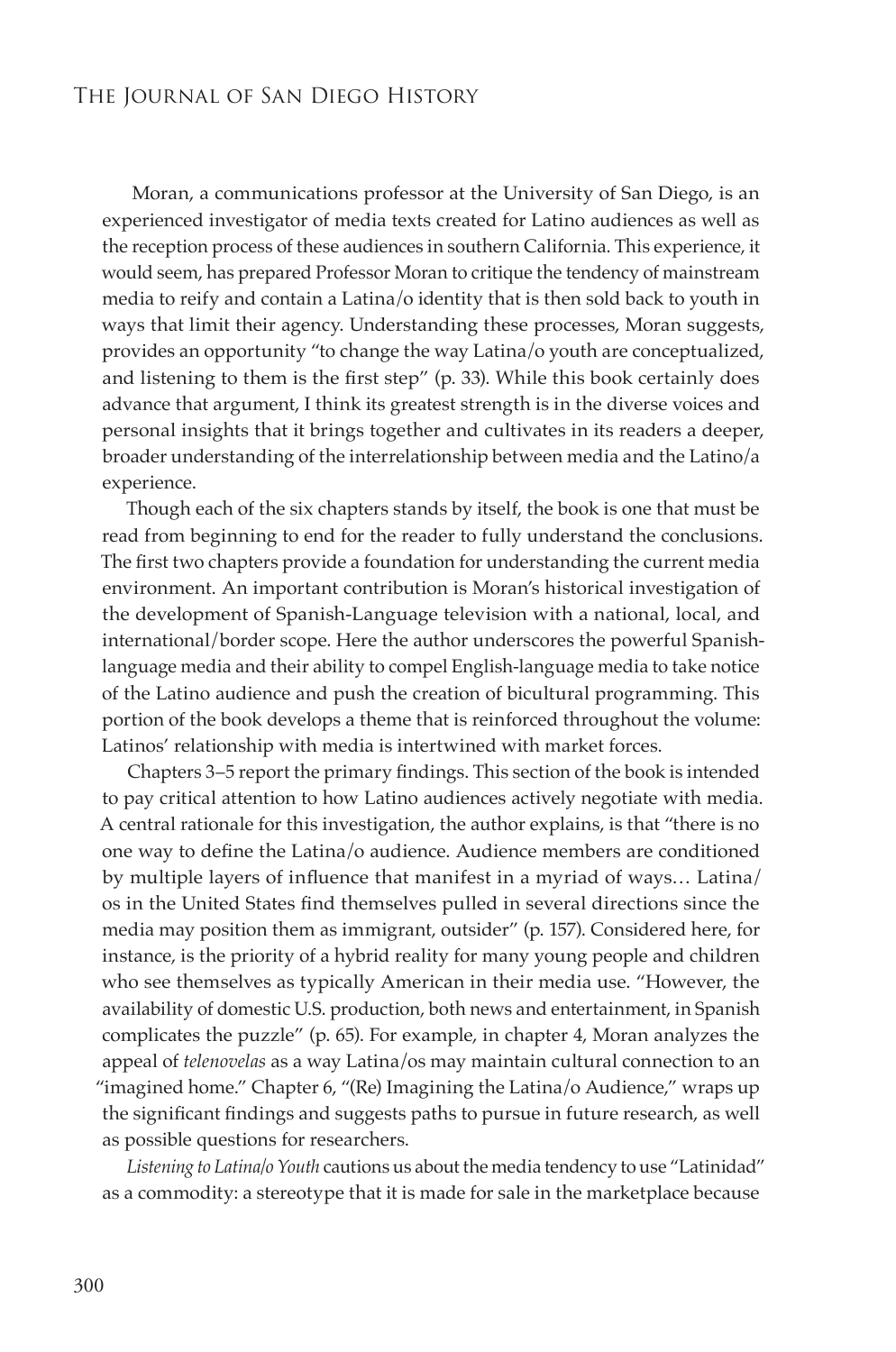it can turn a profit. Moreover, Moran is able to go beyond representation and further illuminate such themes as heterogeneity, hybridity, and transnationality by studying multiple affiliations – even within individual Latina/o families – and disruptive identity positions. Moran challenges the stereotypes associated with Latina/o audiences, and reaffirms Latina/os as a heterogeneous cultural group, creative and dynamic. Finally, the focus on youth is not gratuitous; these Latina/o youth, bicultural and cosmopolitan in their perspective and experience, are the very audience media targets yet fails to comprehend fully.

California Crack Up: How Reform Broke the Golden State and How We Can Fix It. By Joe Mathews and Mark Paul. Berkeley, CA: University of California, 2010. Prologue, acknowledgements, notes, and index. 224 pages. \$50 cloth. \$21.95 paper. E-book \$21.95.

Reviewed by Casey B. K. Domínguez, Associate Professor, Department of Political Science and International Relations, University of San Diego.

Part history, part policy brief, part political science lesson, this colorful and engaging book argues that California is running on a DOS operating system in a Google world. The book is written for two audiences: concerned California citizens who know something is very wrong with state government but aren't sure what it is, and more knowledgeable citizens and activists who know what is wrong and are already supportive of serious reform. The authors' goal is to persuade both groups to support not just a serious, but a *radical*, overhaul of California's "operating system." Their diagnosis of the problems with the state's governance structure is spot-on accurate, and their proposed reform is well-researched and sophisticated. It leaves this reader wishing they had included a political blue print for enacting their proposed reform as detailed as the reform they propose.

The first third of the book is devoted to describing California's current governance structures, how we got them, and the problems that they cause for us. The state Constitution, as they correctly observe, is a conglomeration of many disparate rules, all of which served the interests of the dominant political majority at a given point in time. The stories they tell about these origins, with the exception of sympathy for the plight of homeowners prior to Proposition 13 in 1977-78, emphasize the dirty side of the state's political history. The 1849 Constitution was cribbed from Iowa's by a bunch of lazy miners. The 1879 Constitution was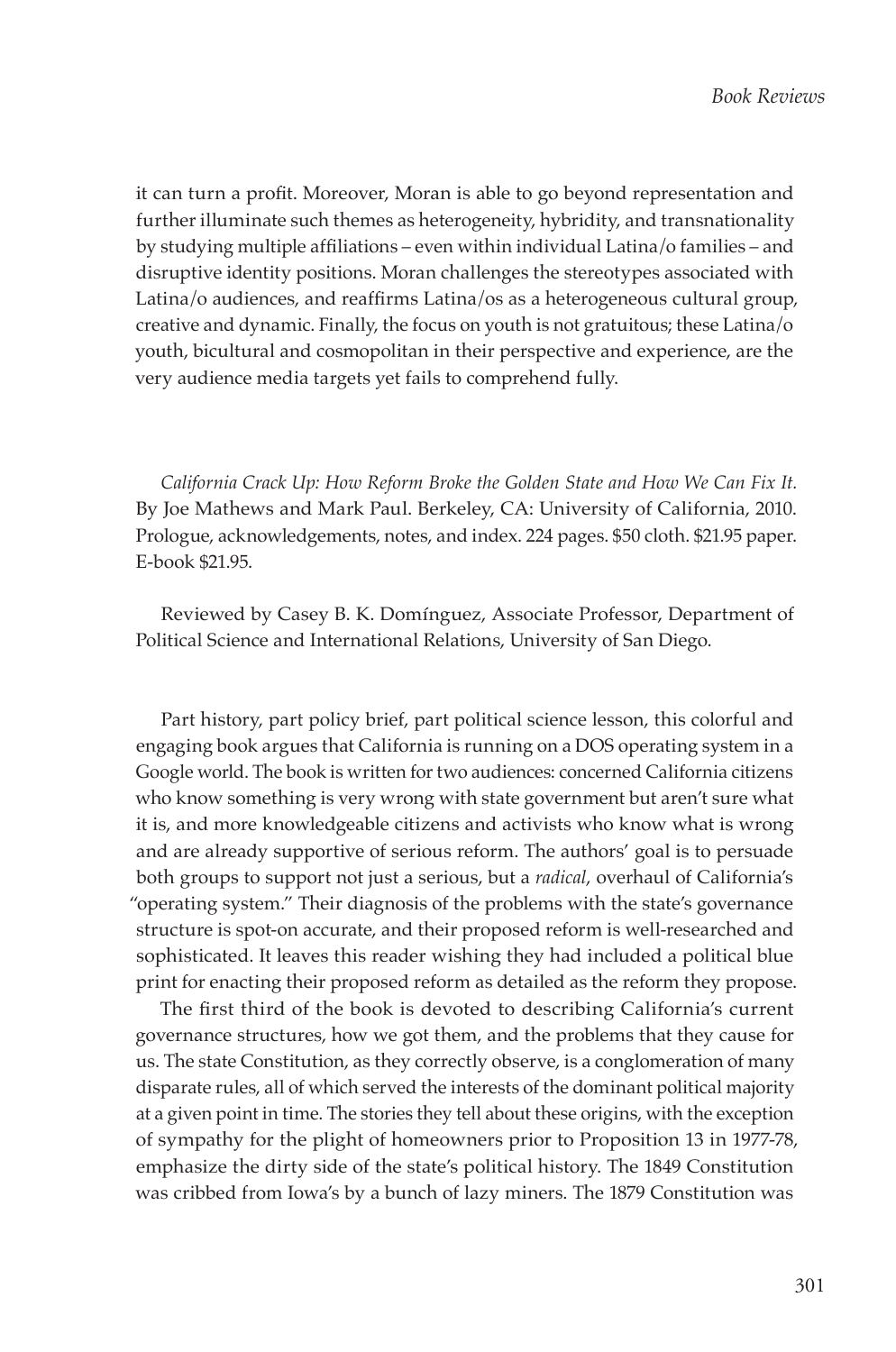written under the influence of the anti-Chinese Workingman's Party. The state lottery was the brainchild of a petition company that wanted to drum up business. Mathews and Paul want to dispel any myths Californians might have about the sacredness of their state Constitution, and they do a good job of it. Their approach is reminiscent of Robert Dahl's *How Democratic is the American Constitution* (New Haven: Yale University Press, 2003), although perhaps due to the material, a little more crass.

In part 2, the authors begin with a more detailed diagnosis of the problems with California's government, beginning with its budgeting process. There is no shortage of research to back up their claims about the damage done to local governments, to the state's budget, and to policy, by various well-meaning initiatives. They could have gone even further to substantiate the claims that Proposition 13 has not solved problems with spending and debt, and that Proposition 98 has not improved education, by including better and more detailed comparisons to rules used in other states. Still, most neutral observers would agree that their overall diagnosis is correct. The "shackles and chains" imposed on state policymakers by the initiative process have done more harm than good. In their indictment of our state government, they also explain how budget stalemates are brought about by both supermajority rules and by political polarization and its roots in residential patterns. Throughout, they paint a picture of policymaking in Sacramento that is dominated by interest groups and public employee unions, and a picture of local governments that are emasculated and hopelessly and needlessly complex.

As their primary solution to all of these problems, Mathews and Paul suggest a major overhaul of California's electoral system. They argue that California needs a completely new, larger, unicameral legislature, with 2/3 of the seats elected from districts, as they are now, and 1/3 of the seats elected by proportional representation from large geographic regions. They also propose electing only the governor and the secretary of state, and making all other executive offices appointed by the governor. Finally, they suggest that we should move from an initiative-dominated to a referendum-dominated system, to empower our new, more democratic legislature. They also suggest doing away with most special districts, remaking local government, and remaking the prison system. These proposals to create a more democratic, accountable, responsive state government look very much like the consensus solutions around any graduate seminar table. People who spend a lot of time thinking about how governments work best, and most democratically, would approve of these suggestions. But these authors do not intend this to be an academic exercise.

However, they do not suggest an explicit path to getting to this reform. As the authors note, all entrenched interests have something to hate in their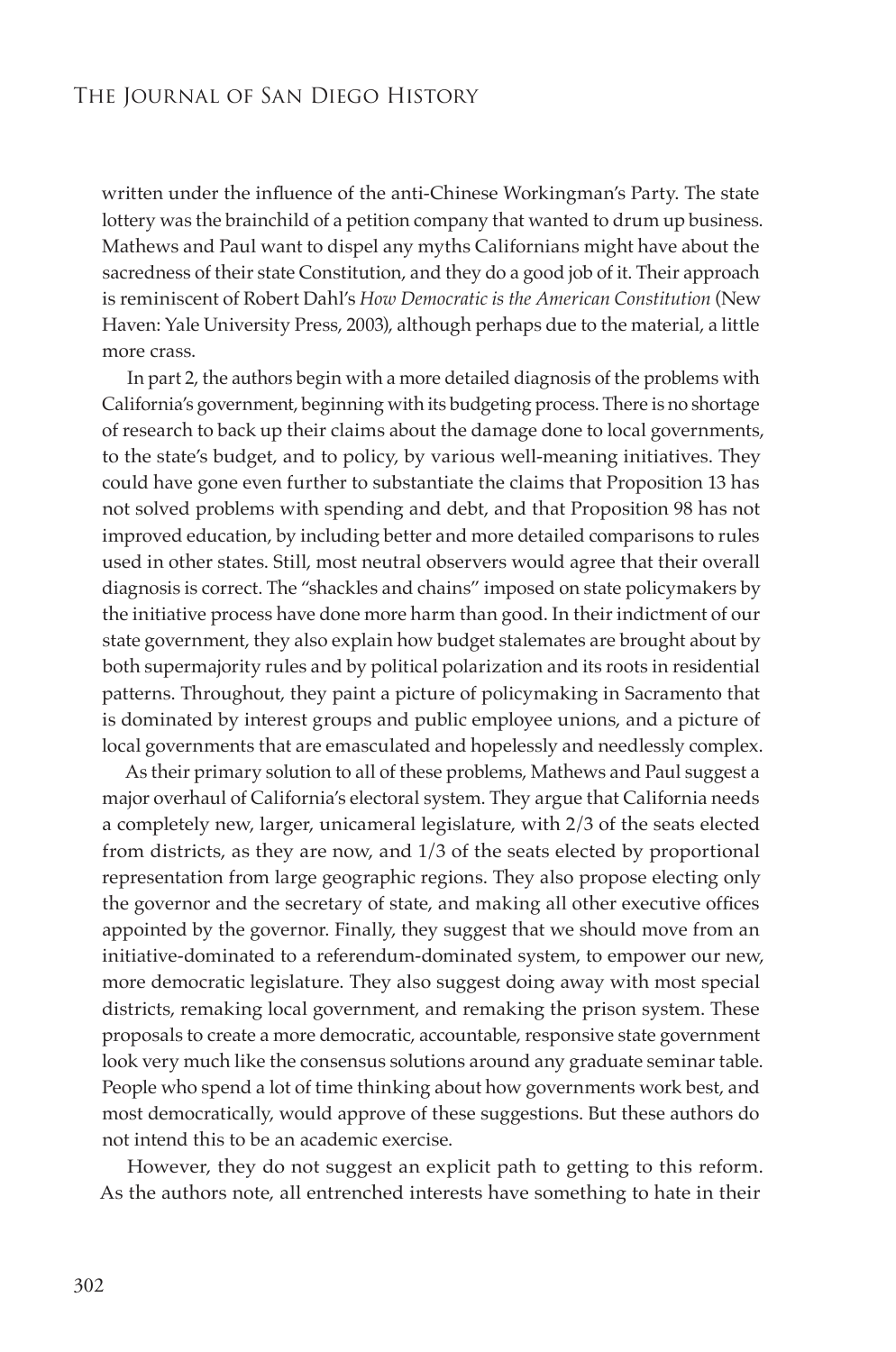proposals, and in the past, more modest proposals have been political non-starters. Nevertheless, the book is carefully written to serve as a model for a real political proposal. Propositions 13 and 98 are both indicted, providing grounds for a compromise in which both liberals and conservatives have to give something up. The promise of a more effective, accountable government is an enticing one, and people who are genuinely interested in that outcome should seriously consider what these authors have to say.

## **BOOK NOTES**

*The American West: Competing Visions*. By Karen R. Jones and John Wills. Edinburgh, UK: Edinburgh University Press, 2009. Illustrations, notes, bibliography, and index. vii + 344 pp. \$135.00, cloth; \$45.00, paper. Jones and Wills explore a variety of themes and topics in western history; their aim is to reassess western myths and historiography in the aftermath of the New Western history. The first two sections of the book investigate the "Old West" (of exploration, the westward movement, and Frederick Jackson Turner) and the "New West" (of the genocide of Native Americans, women's roles in the West, and environmental crises), while a third considers the position of the West in American culture and mythology.

*Cities and Nature in the American West*. Urban West Series. Edited by Char Miller. Reno: University of Nevada Press, 2010. Notes and index. vii + 278 pp. \$34.95 paper. This volume, edited and with an introductory essay by Pomona College professor and leading environmental historian Char Miller, brings together fourteen essays grouped into four parts: "Land," "Water," "Campground," and "City." The contributors explore the cultural, economic, and political dimensions of the connections between the cities of the West and the environments and resources that surround them.

*Earning Power: Women and Work in Los Angeles, 1880–1930*. Urban West Series. By Eileen V. Wallis. Reno: University of Nevada Press, 2010. Illustrations, notes, bibliography, and index. xiv + 248 pp. \$39.95 cloth. Eileen Wallis's study considers a broad spectrum of women--from native-born, Anglo American, white-collar workers to non-white immigrants in domestic work and the garment trades--and explores how women in Los Angeles contributed to labor activism, Progressive reform, and the suffrage movement.